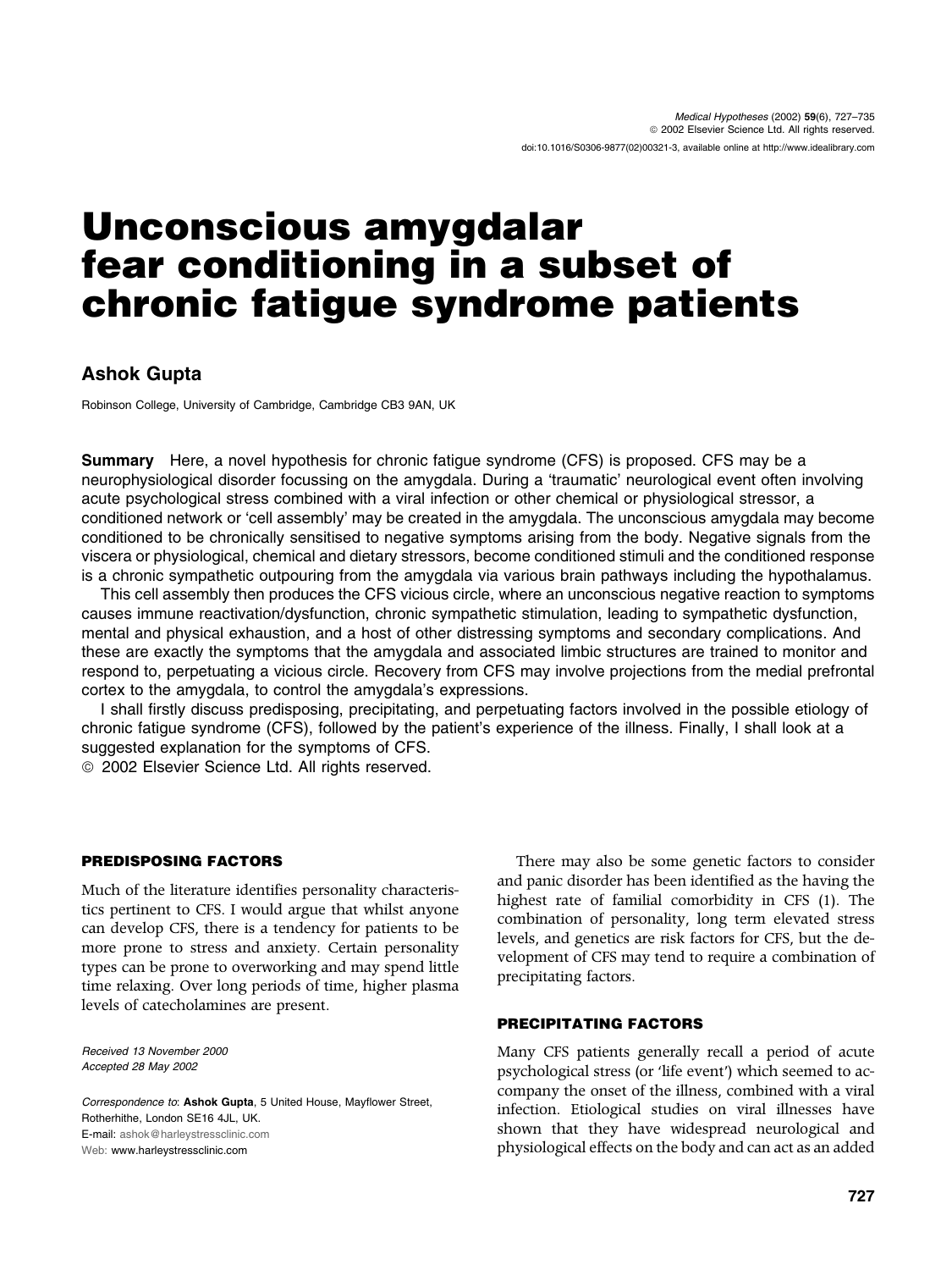bodily stressor. The effectiveness of the immune system is generally lowered during stress and therefore the viral illness is likely to be more severe and prolonged.

About a quarter of patients develop CFS without recalling a specific viral trigger. In fact, for some the onset is related to inoculations, exposure to pesticides, toxins, etc. However, CFS may not necessarily require a virus to trigger the illness. Any physical or chemical stressor on the body which occurs while the mind is experiencing acute psychological stress, may potentially trigger CFS.

Recent research into the neuroscience of emotion by Professor Ledoux (2) has implicated the amygdala in fear responses, stress and anxiety disorders. The amygdala operates at an unconscious level and has two roles. First, it determines whether immediately present stimuli pose a threat to well-being. Second, if the stimuli are negative, the amygdala must 'orchestrate behavioural responses and associated autonomic and endocrine reactions that increase the likelihood of surviving that danger' (3). During the period of stress before the onset of the illness therefore, I hypothesise that the amygdala is highly aroused (in association with many other limbic brain structures) and the amygdala mediates this emotional response, stimulating the 'freeze, fight or flight' response via the hypothalamus and other brain pathways.

Whilst the psychological stress is being experienced, there are physical symptoms which are being endured simultaneously. The physical symptoms may derive from the following sources:

- 1. The symptoms of an overactive sympathetic nervous system in response to psychological stress.
- 2. The effects of a viral infection acting on a weakened immune system.
- 3. The effects of an active immune system (which itself produces symptoms of general weakness).
- 4. Potentially also a prolonged period of post-viral fatigue.

(Patients who do not recall a specific viral or other environmental/pharmacological trigger may experience 1 as the main source of negative bodily symptoms.)

From this point onwards, there may be other etiologies in heterogeneous subgroups of CFS patients which proceed. However, I believe that there is a significant subset of CFS patients for which the following etiology unfolds.

The amygdala plays an important role in assigning affective significance to any cognitive or sensory input and this includes negative somatic signals from the viscera. For instance, Ketterer et al. (4) found increased blood flow in the amygdala in response to pharmacological elicitors of negative effect and this underlines that the amygdala operates at an unconscious level. The amygdala can detect any psychological, pharmacological, or visceral stimulus of negative effect which may pose even minor danger to a person. Recent work has implicated the basal ganglia (of which the amygdala is a sub-structure) in the processing of noxious (and non-noxious) somatosensory processing, including nociception and pain (5).

According to Ledoux, subcortical thalamo-amygdala pathways are often used to decide what is of affective significance and these pathways are 'quick and dirty', i.e., they are not accurate in describing what is actually the source of danger. Therefore, fear and anxiety can generalise unconsciously. This explains how being 'stressed' about one particular stimulus can make us generally more stressed about other things. As Ledoux comments (6),

'...a neutral stimulus...that occurs in the presence of a 'trauma' will acquire the capacity to elicit fear reactions, and that phobias are nothing more than fear (anxiety) that has been conditioned to some otherwise meaningless event'

When the amygdala is at a heightened state of arousal during a period of anxiety, it may be prone to 'learning' new sensitivities. The limbic structures gradually attribute the source of the danger to the physical symptoms the body is experiencing, as well as the external source of the psychological stress, and this is reinforced through conscious thought processes described below. The amygdala is becoming conditioned to implicitly be highly sensitised to any negative physical symptoms arising from the body. The immune system is less effective in dealing with the virus during stress and hence the episode of 'Pavlovian fear conditioning' occurs over a prolonged period of time. The amygdala has been strongly implicated in unconscious fear conditioning which can occur in phobias and other anxiety disorders (7).

The above effects tend to occur mainly at an unconscious level. The following process operating consciously may also contribute to fear conditioning. Acute psychological stress brings on feelings of anxiety and vulnerability, and this makes the person feel increasingly vulnerable to negative bodily symptoms, which seem more noxious and troublesome given the intense emotional arousal. Certain personality characteristics may contribute to this bodily introspection. The person may begin to monitor the body for the symptoms of stress and the virus in anticipatory concern, especially given the prolonged nature of the illness, and the person's urgency to return to full health in order to deal with the source of the psychological stress. Areas of the prefrontal cortex, orbital cortex, and the anterior cingulate are involved in attention to dangerous or negative stimuli (8). There may be associated anxieties about the prolonged length of the period of post-viral fatigue and anticipatory concern about long-term illness. These concerns contribute to fear conditioning in the amygdala. It is important to bear in mind that fear conditioning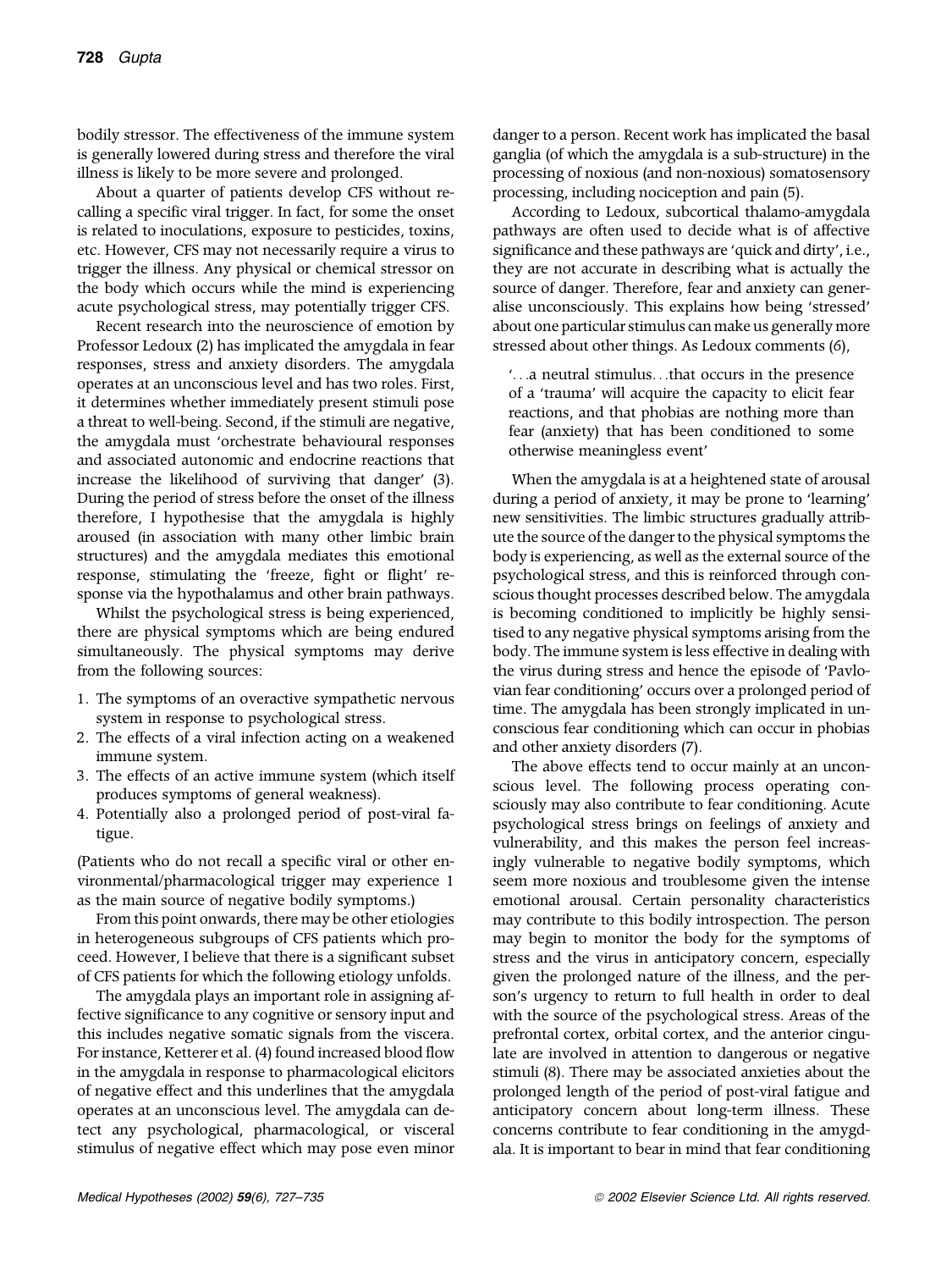can occur whilst the person still has the viral illness (or other physical stressor) and/or even once the viral illness has passed during a period of post-viral fatigue.

The release of noradrenaline and adrenaline via the stress response affects the formation of memories in various parts of the brain, including the amygdala and the hippocampus. Adrenaline indirectly 'stamps' and strengthens memories in the amygdale via the viscera, meaning that if the same stimuli present themselves again, the amygdala can recognise them and react to them – an 'emotional memory'  $(9)$ . It is thought that learning through association of co-occurring events may be due to 'long-term potentiation' (LTP), where synaptic strength between co-firing neurones increases after brief but repetitive stimulation. Activation of NMDA receptors is thought to be involved in the mechanism of this process of forming associations between stimuli.

During neurological learning, conditioning increases the functional interaction between neurones so that the likelihood that two cells will fire at the same time in the future dramatically increases. This can create 'cell assemblies' or conditioned networks in the lateral nucleus of the amygdala, which means that a given input will produce a larger output (10–12). (As Ledoux notes, the concept of 'cell assemblies' is still hypothetical, although it fits very closely to laboratory observations and is a likely process.) As above, the amygdala has become conditioned to believe that negative symptoms from the viscera are 'dangerous'. In the future, a detection of negative bodily symptoms by the amygdala via the thalamus will elicit a stress response which is out of keeping with the danger the symptoms actually present. Fig. 1 shows the formation of a cell assembly.

This cell assembly represents the neurological activities, which were occurring during the 'traumatic' learning period, and it is the intense emotional arousal which facilitates such strong plasticity encouraging neurological learning. In the future, any inputs as described in Fig. 1 which occurred during conditioning trigger the cell assembly, which produces a conditioned output or response

that was also associated with the learning period. After even a few stimulations, the output will be much stronger for a given input. This cell assembly is particularly resistant to 'extinction', which is the process involved in reprogramming the amygdala. This means that once conditioning occurs, the 'hard-wiring' may stay with a person for life, and for some patients, the amygdala's expressions can only be regulated rather than fully extinguished (13). Complete extinction resistant plasticity may represent extreme long-term morbidity.

On the right in Fig. 1, I have labelled a potential output as the 'stress signature'. Given that during the fear conditioning period, the immune response may have been activated (with or without conscious awareness of an external pathogen), the neurones involved in immune activation may be re-triggered in the future as part of the conditioned response, causing a unique immuno-response in each patient – the 'stress signature'. This effect may occur to differing intensities in each patient dependent on a number of other factors to be identified. The amygdala has strong interconnections with the hypothalamus, which itself is implicated in activation of the immune system in association with the pituitary gland.

Pavlovian immune system conditioning in association with stress pathways is not a new concept (Ader) (14). Psychologists Robert Ader and Nicholas Cohen were the first to demonstrate this effect in rats in 1974.

#### PERPETUATING FACTORS

Once sensitisation or 'fear conditioning' has occurred, a vicious circle is produced. Negative bodily symptoms in the future act as conditioned stimuli for the unconditioned stimulus of being in the throes of a debilitating illness. The thalamo-amygdala pathway takes on the role of monitoring the body for these negative stimuli and there is consistent evidence of increased blood flow in the thalamus (15). The amygdala drives arousal systems which keep brain cortical networks that are processing



Fig. 1 Formation of cell assemblies in the Amygdala.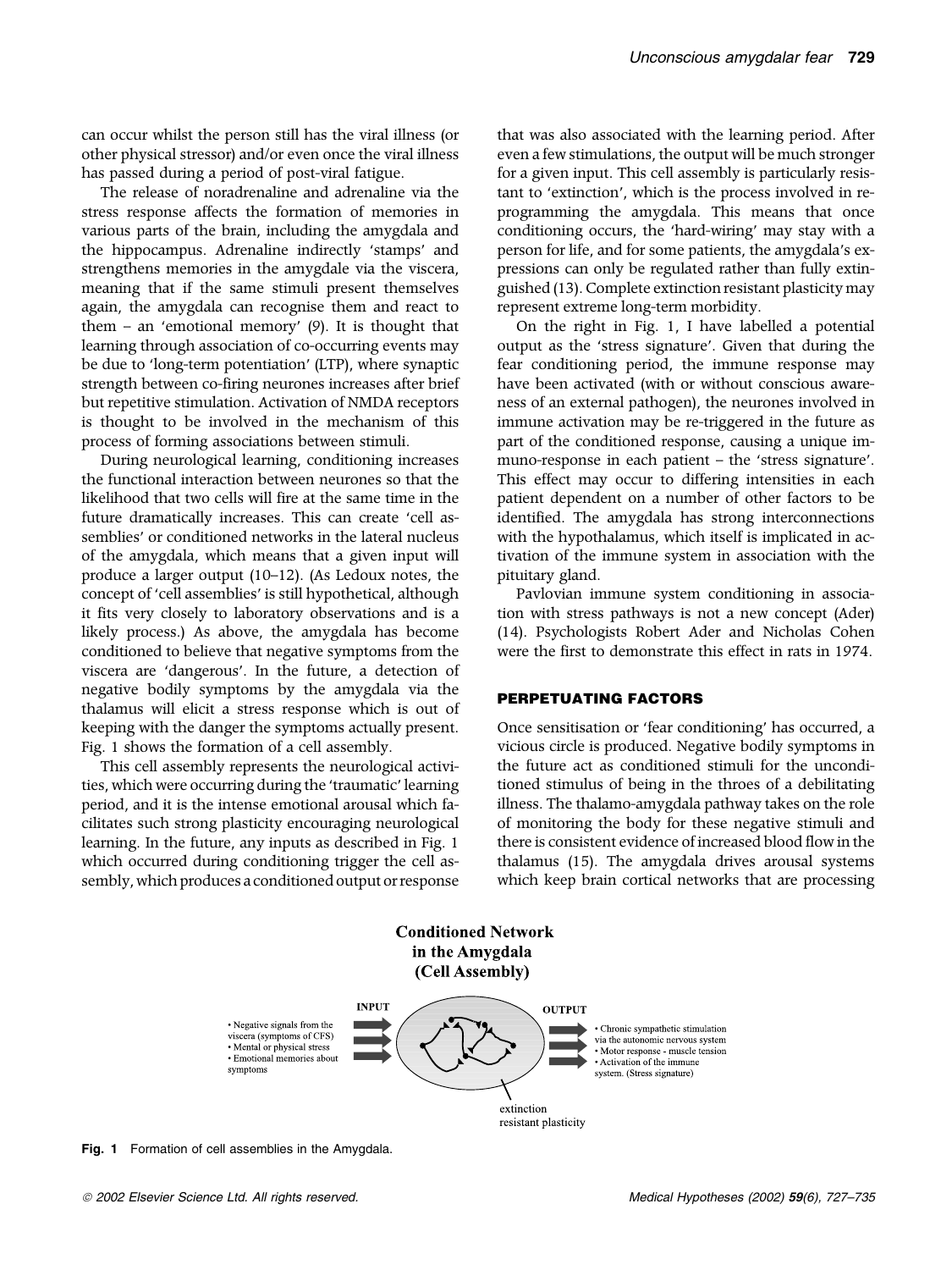the stimuli in a state of hypersensitivity. Dopamine has a role to play in riveting attention to the source of the danger. This explains the hyper-vigilance or 'symptom monitoring' observed in some patients. Furthermore, the more the amygdala becomes stimulated into action, the more its initiated stress response stimulates and arouses itself, prolonging the entire response. This process is facilitated by glutamate-containing excitatory neurones in the amygdala, but may be moderated by GABA inhibitory neurones in the amygdala. Fig. 2 illustrates the CFS vicious circle.

Once any symptoms of CFS are detected by the thalamus as on the right, information is passed directly to the amygdala, as well as the cortex. The amygdala implicitly remembers that the symptoms are of affective significance and explicit emotionally charged memories are retrieved from the hippocampus and other memory centres to justify this conclusion. Information about symptoms is also transferred to the cortex. The cortex is 'arrested' or 'emotionally hijacked' by the amygdala, which can regulate the inputs which the cortex receives. Areas of the prefrontal cortex and anterior cingulate may be involved in continuous attentional processing of these stimuli, which makes it difficult for a patient to shift their attention to other stimuli. The patient simply has to consciously believe that the symptoms are negative or of concern, and this message is enough of a confirmation response for the amygdala. Given the debilitating nature of the illness, it is no surprise that patients are concerned or anxious about the symptoms. The amygdala then orchestrates a chronic stress response via the conditioned network which is out of keeping with the very minor danger which the symptoms might pose to the patient. The amygdala has strong projections to the hypothalamus to stimulate sympathetic (and parasympathetic) stimulation, as well as other brain structures normally involved in sensitisation responses. The observed over-activity of the sympathetic nervous system leading to sympathetic dysfunction is a key marker of this process. The chronic long-term stress response becomes pathological to the body, and contributes to the myriad of different symptoms and secondary illnesses observed in patients, of which fatigue is but one.

Whilst a stress response in itself could not cause such severe symptoms, a continuous unremitting sympathetic



Prefrontal Cortex, Anterior Cingulate and Transitional Cortex

Fig. 2 CFS vicious circle.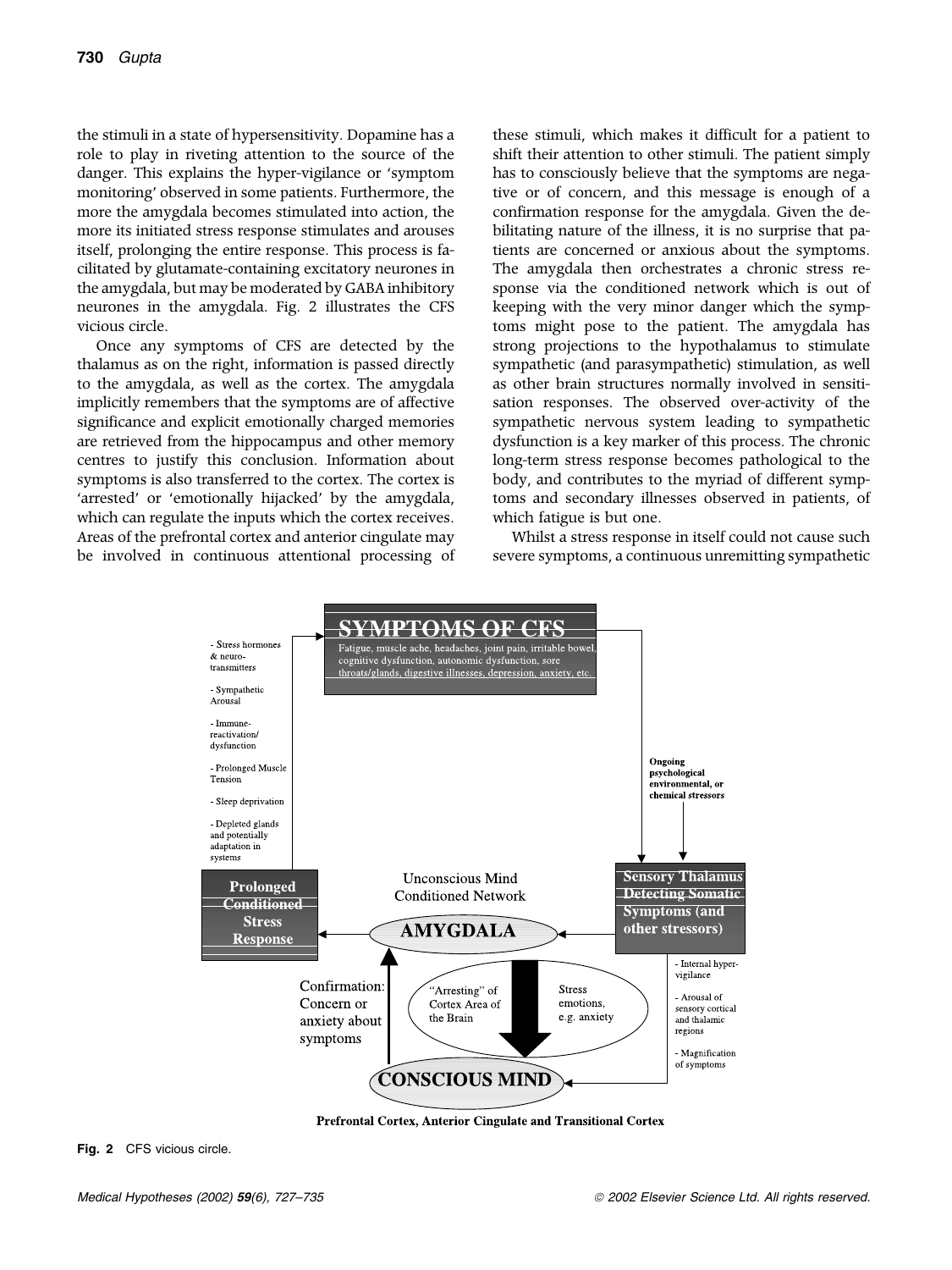stimulation will eventually lead to mental and physical exhaustion with glandular depletion, as well as secondary abnormalities in bodily systems. And it is exactly these symptoms to which the patient has become sensitised to, increasing the distress associated with the entire morbid experience. A patient's heightened perception of the symptoms, and increased symptoms in response to effort, can further contribute to avoidance behaviour and symptom distress. On an anecdotal level, continued stimulation of an exhausted mind and body to an 'alwayspresent danger' is likely to lead to various complications and chronic suffering.

Any external stressor, based on an individual's individual sensitivities, has the ability to trigger or reinforce the CFS vicious circle, making it more difficult to recover. On-going psychological, pharmacological, dietary or environmental stressors may now have the ability to increase chronic stress to levels out of proportion to the danger these stimuli actually present, given the excitatory state of the amygdala, reinforcing the vicious circle. In fact, it may be exactly these triggers which a patient attributes the illness to. Furthermore, every time the vicious circle is initiated, it further ingrains the unconscious sensitisation to symptoms into the amygdala and associated emotional memory centres such as the hippocampus, making it far more difficult to moderate the amygdala's expressions in the future.

There may be an added idiosyncrasy to the conditioned responses initiated. Individual patients' conditioned response may mimic the response initiated during the 'traumatic' period of learning in response to the conditioned stimuli, which may involve a reactivation of certain aspects of the immune system, or stress signature as mentioned earlier. Alternatively, there may be a host of other reasons for the observed immune abnormalities, as there is a whole literature in psychoneuroimmunology emphasising the close links between stress and immune function. Stress hormones and neurotransmitters are well known to have complex and wide-ranging effects on the immune system (16). The levels of these chemicals may in themselves be unique to each patient, depending on the level of glandular depletion and/or adaptation in stress systems to chronic stimulation.

## THE PATIENTS EXPERIENCE OF THE ILLNESS

Patients are far more sophisticated in their mental approach to their illness than this hypothesis may convey and the role of conditioned and unconditioned stimuli may seem over-simplistic. There are a wide variety of coping strategies and belief mechanisms which operate. Patients are also heterogeneous in terms of the amount of overlapping psychiatric morbidity, with some patients suffering severe depression or anxiety, and some exhibiting few signs of this at all. However, I believe that the patient is 'in the grip of' a predominantly unconscious process over which they have little control and which they are not necessarily aware of. Differing cognitive approaches to dealing with the illness may have only modest effects, unless the approach is specifically involved in the reprogramming of the amygdala's conditioned responses.

Whilst patients may question the direct causal link between concern about their symptoms and symptom perpetuation, the whole process eventually occurs automatically, and a patient is not consciously aware of it until he or she feels concern or worry about the symptoms. Fig. 3 shows how any level of concern about symptoms can lead to symptoms perpetuation.



Fig. 3 Range of conscious cognitions concerning symptoms.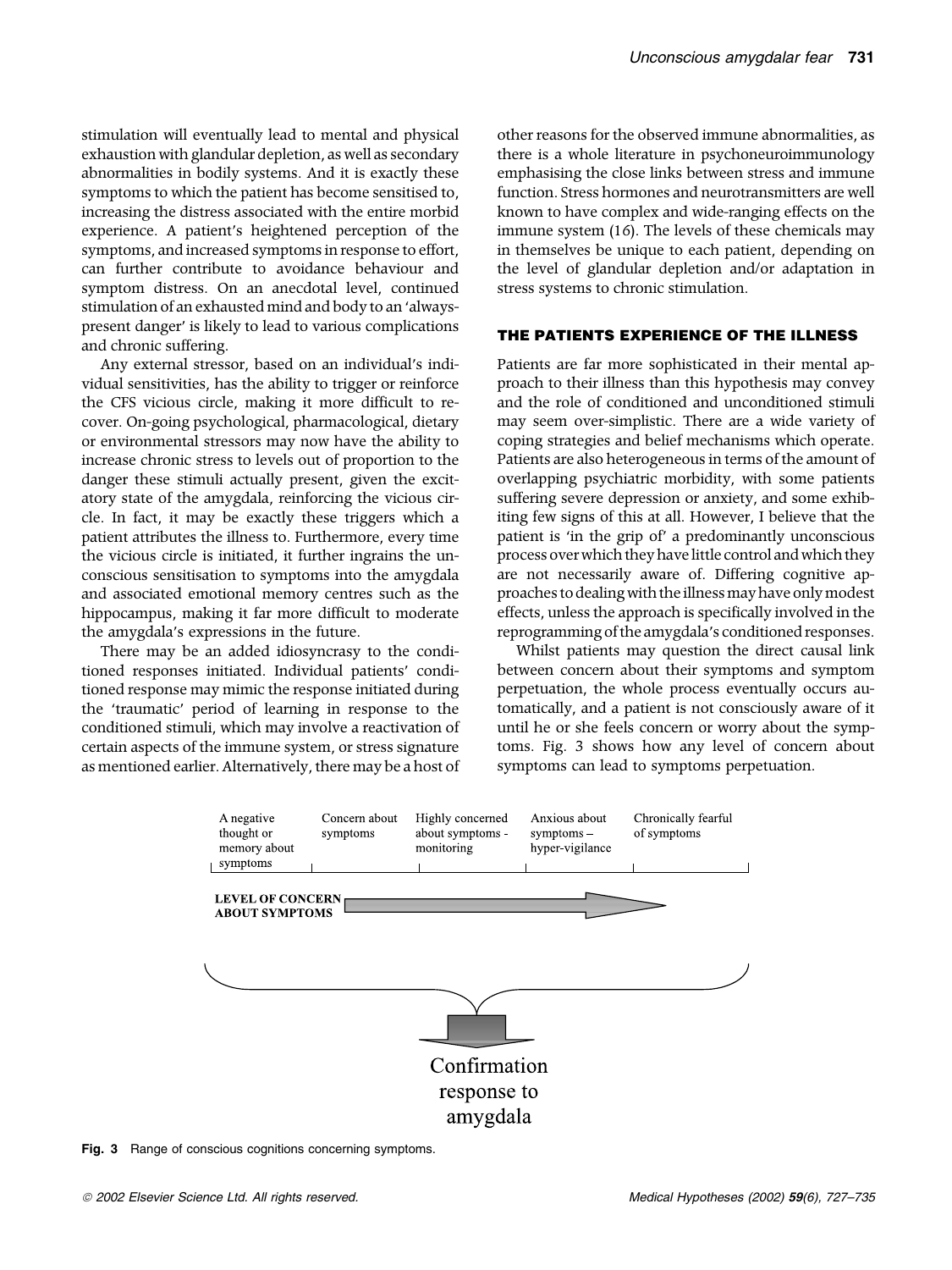Moreover, concern about symptoms is governed by previous memories of the illness. The amygdala retrieves memories mainly from the hippocampus and the cortex also retrieves memories from other memory centres such as the temporal lobe. Cortical memory systems are reshuffled so that knowledge and memories most relevant to CFS will be recalled, taking precedence over other less relevant strands of thought. Therefore, the response from the cortex to the amygdala becomes automatic, with little conscious control once powerful unconscious emotional memory centres have been stimulated. Fig. 4, based on Ledoux's work, shows how immediate conscious experience within areas of the prefrontal cortex are affected.

Conscious experience during symptoms involves detection of symptoms from the sensory cortex, as well as arousal by the amygdala and the hippocampus (17). The amygdala arrests the cortex because of the negative salience of the symptoms. The hippocampus brings back explicit emotionally charged memories of the last time the symptoms were encountered, and how the person felt, and what emotional response was initiated. This diagram shows that it is little wonder that a patient's concern about symptoms can occasionally turn into full-blown anxiety about symptoms, given the arousal from unconscious brain structures. However, once again I wish to underline that any negative thoughts or memories about symptoms are enough to trigger the amygdala's chronic outpourings (18), and the more anxious a patient is about the symptoms, the stronger the response will be. Interestingly, there is evidence in studies showing that patients may acknowledge persistent stress as a possible cause of ongoing fatigue (19).

#### WHAT IS NEW ABOUT THIS HYPOTHESIS?

Previously conditioned fear responses have mainly been thought of in terms of external stimuli, with a notable exceptions being panic disorder (20,21) and tinnitus. However, the amygdala, which mediates fear mechanisms in the brain, receives direct projections from the sensory thalamus, which monitors the entire viscera, as well as receiving information about the outside world from the senses. Therefore, it is not inconceivable that sensitised responses to bodily events can be 'learned' by the amygdala.

The conditioned fear mechanism described is *not* to be confused with

- Hypochondriasis, which is a fear that one might be suffering from a serious disease. Patients are already aware that they probably suffer from CFS.
- Somatisation disorder 'the expression of personal and social distress in an idiom of bodily complaints with medical help seeking'. Although the etiology described above may have some minor links to somatisation, they are very different illnesses, and CFS in the context of fear conditioning deserves a whole new classification.
- Unhelpful beliefs about the illness fear conditioning represents a deep-seated unconscious fear of symptoms and unhelpful beliefs are an output rather than an input to the illness.

A fear conditioning model for tinnitus is now acknowledged in the literature as a likely etiology (22,23). Although tinnitus is a very different physiological illness to CFS, the evidence points to the ease with which conditioned sensitisation can occur in response to bodily signals.



(Based on a diagram reproduced by the kind permission of Weidenfeld and Nicolson from Ledoux, J (1998) The Emotional Brain p204)

Fig. 4 Factors affecting conscious experience.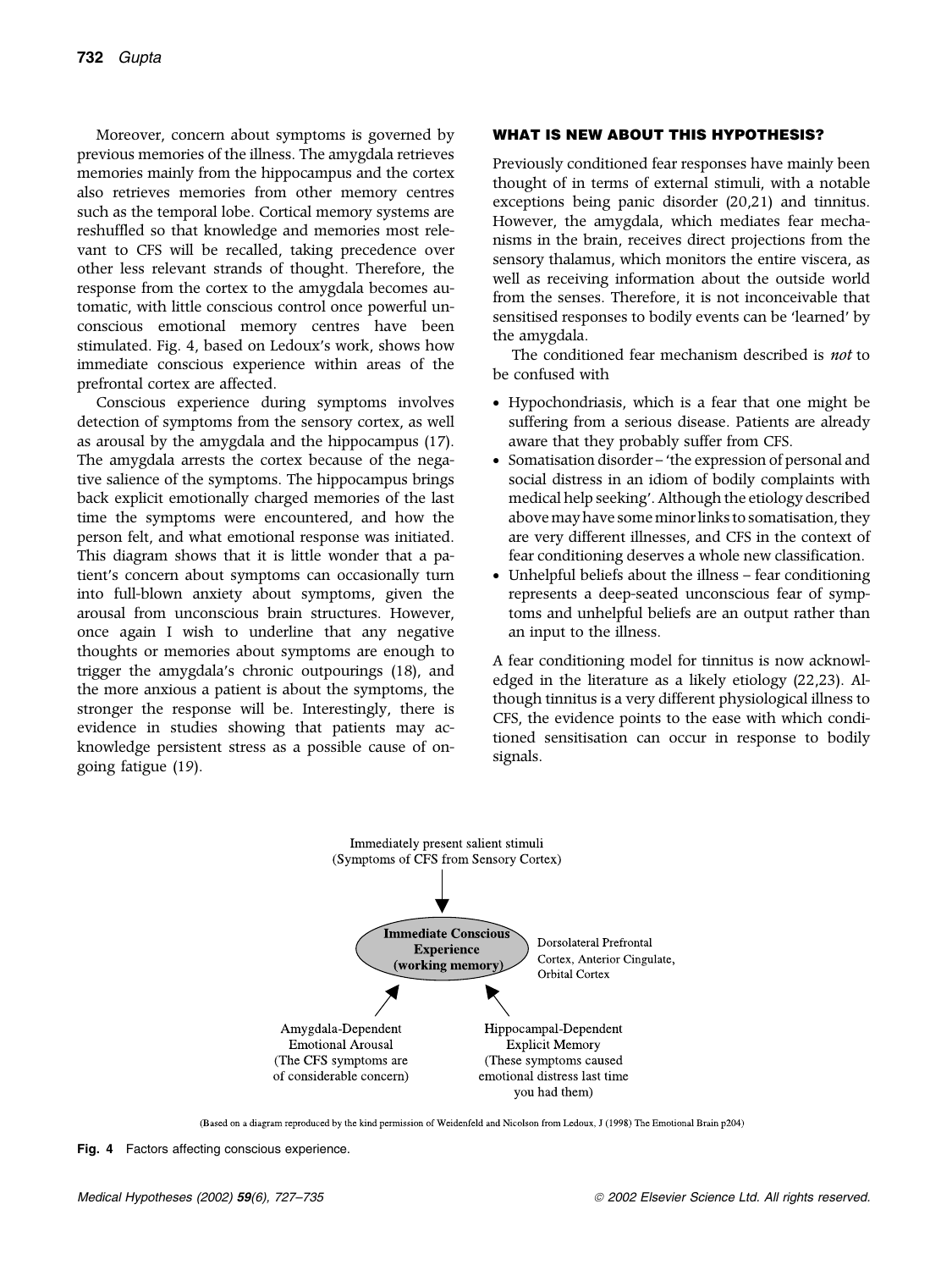## EXPLANATION OF THE SYMPTOMATOLOGY OF CFS

Several commentators have argued that a chronic stress response could act as a final common pathway for CFS. Prolonged stress is known to have pathogenic effects on the body and the stress response affects every organ and system in the body. This leads to a wide-ranging number of chronic symptoms, which can differ, from patient to patient depending on individual sensitivities, leading to the observation that CFS may form a heterogeneous group. The neurophysiology described may then cause secondary abnormalities in other systems such as the immune system and the digestive system, which further exacerbate symptoms, and lead practitioners to observe these various abnormalities in patients. Furthermore, the continual stress response may eventually lead to glandular depletion and eventually adaptation, where the body adapts to over-stimulation. This may make it difficult to pinpoint sympathetic activity. Continual mental and physical tension with intrusive negative thoughts about a patient's state of health causes interrupted sleep patterns, which may contribute to the general exhaustion experienced, with patients not experiencing refreshing sleep. In fact, there is evidence of disturbed circardian sleep/temperature rhythms (24).

Whilst the symptomatology may exhibit some similarities to that observed in major affective disorder, physiological morbidity may be far worse, given that CFS patients cannot engage in avoidance to the same extent that anxiety patients can. The stress response is continuous and unremitting, and such a chronic response may cause the secondary abnormalities which may or may not be observed in patients suffering from psychiatric disorders. This may characterise CFS as a unique illness in terms of patient experiences, e.g., secondary allergies and sensitivities, with immune system abnormalities.

The literature on CFS and immunity is complex and there are numerous observations of abnormalities found in patients, some of them contradictory. I hypothesise that there may be two contrasting processes occurring that may account for some of these observations, which may differ from patient to patient. First, the conditioned response may re-trigger certain aspects of the immune system due to the 'stress signature' hypothesis expressed earlier. For instance, there may be certain aspects of an over-active immune response which may contribute to symptoms such as fever, and sore throats and glands (e.g., effects of cytokines). Second, it has been known for many decades that chronic stress decreases the effectiveness of the immune system, as research within disciplines such as psychoneuroimmunology exemplifies. For instance, there is

evidence of significant suppression of natural killer cell activity in CFS patients, but this has also been linked to a person's reaction to emotional stress (25). These cooccurring processes unique to each patient may help to explain the immune abnormalities observed.

The observed downgrading of the hypothalamic–pituitary–adrenal (HPA) axis in response to stress (lower response to CRF and lower circulating levels of cortisol) may be due to adaptation in systems to chronic stimulation. It may be due to enhanced sensitivity of the HPA feedback mechanism with increased hippocampal inhibition, and is also seen in some patients suffering from post-traumatic stress disorder, which is another chronic stress disorder (26). This means that when a patient tries to engage in activity, the body feels too exhausted to cope with the rigours of life. HPA abnormalities themselves may also have a function in stimulating aspects of the immune system.

Intolerance to alcohol has often been cited as a characteristic marker of CFS. Much medical research demonstrates that alcohol actually induces the stress response by stimulating hormone release via the hypothalamus (27,28). This is exactly the response which the amygdala is conditioned to respond to, causing further symptoms. Furthermore, in CFS this reaction may malfunction due to a downgraded HPA axis and other hormonal abnormalities as a result of the stress response, causing increased sensitivity to alcohol.

Identifying the exact nature of muscle aches and fatigue can be problematic. However, a hypothesis can be made. Actual muscular fatigue may be caused by continuous tension leading to fatigue. Prolonged tension is initiated and maintained by the freeze, fight, or flight response, as the muscles are primed for reaction to dangerous stimuli. Adrenaline is particularly potent in maintaining muscle contraction (29), and the amygdala also projects to the reticulopontis caudalis, the fibres of the central gray, and corpus striatum, which all play a role in tightening muscle groups in response to fearful stimuli (the 'freeze' response). Continuous muscle tension may cause the chemicals of fatigue such as lactic acid to temporarily accumulate and disperse, but lead researchers to find few physical abnormalities in the muscles. Continuous tension may cause secondary abnormalities in muscles, which require further definition The muscle de-conditioning which some researchers have identified may be an added factor rather than the central cause of fatigue.

A stress response causes vasoconstriction except in those vessels supplying the heart and the limbs, where vessels actually dilate. Over a prolonged period of time, this effect may cause gravitational venous pooling in the legs, which can contribute to the observed orthostatic intolerance and general weakness experienced (30).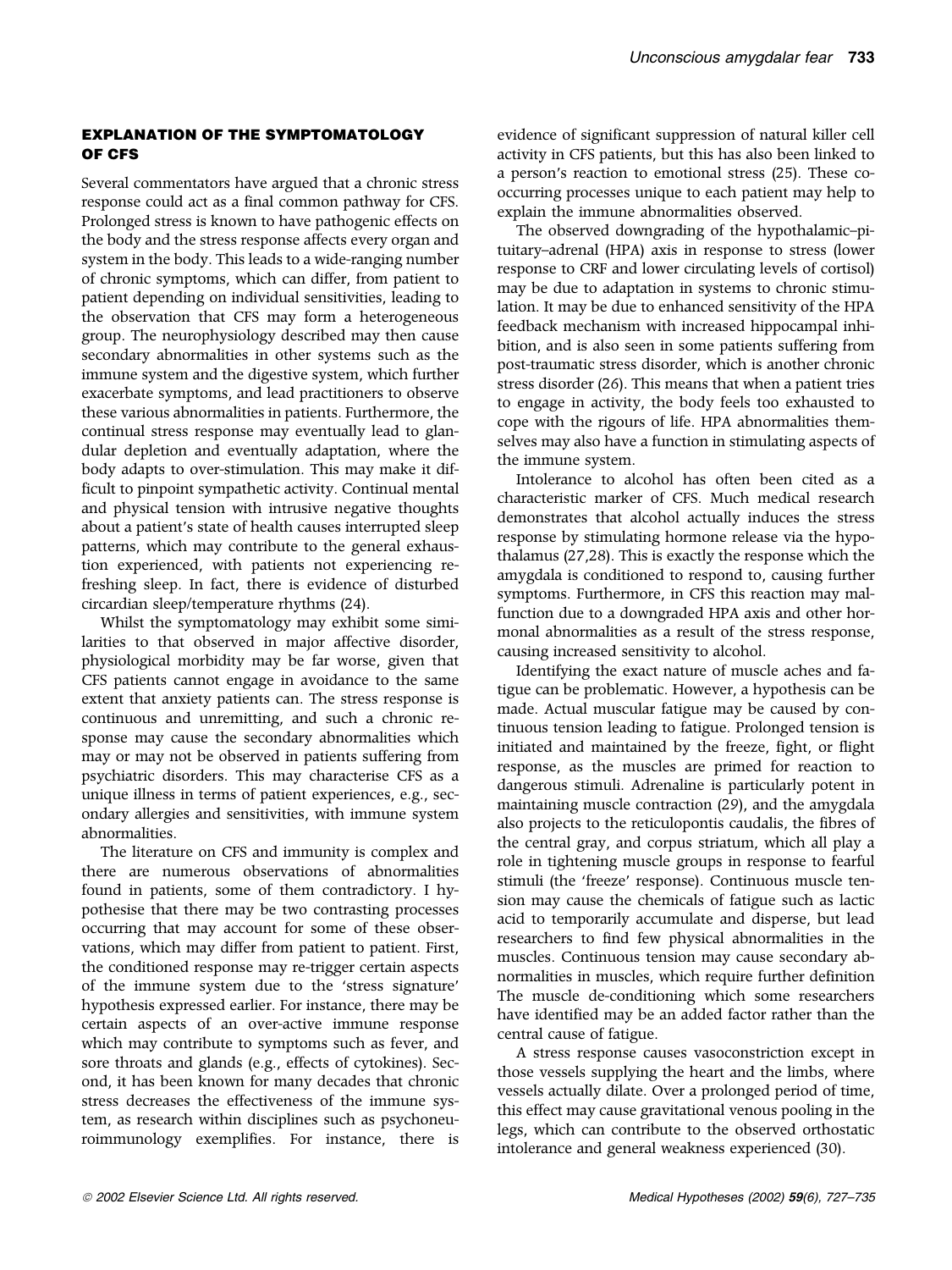Generalised anxiety and depression may be overlapping psychiatric conditions which occur in CFS, but are a result of the actual underlying fear conditioning which causes an increase in the excitatory level of the amygdala, rather than the original cause of the illness. They may further contribute to symptoms themselves, given that fatigue is also characteristic of these illnesses. General avoidance behaviour may increase the perceived effort of tasks in the future, further ingraining fear of activity into the amygdala's and hippocampus' circuitry. Therefore, a routine task in the future may have the ability to elicit an ultimately exhausting sympathetic response which is out of keeping with the actual effort involved.

There may be various reasons for cognitive impairment seen in patients. The hippocampus can become damaged during a chronic stress response and no longer is able to fulfil its role in short-term memory retrieval. Studies have shown that a brief period of stress can disrupt spatial memory in rats and interfere with long-term potentiation in the hippocampus (31).Therefore, the formation of new memories in the hippocampus may be inhibited (32). General concentration and attentional deficits may be due to mental exhaustion after short periods of continual stimulation. Concentrating on external stimuli for long periods of time may be difficult as cortical memory systems are reshuffled so that knowledge and memories most relevant to CFS will be recalled, taking precedence over other less relevant strands of thought.

#### CONSEQUENCES FOR PATIENT RECOVERY

Recovery is likely to involve two distinct processes. First, symptoms resulting from secondary illnesses such as digestive problems need to be addressed initially. Once symptoms have moderated, further recovery may involve the amygdala's expression of danger becoming regulated by the cortex, or more specifically the medial prefrontal cortex, in a process called 'extinction'. It may be particularly difficult to regulate ingrained fear of stimuli which are continually present (i.e., the symptoms of CFS) and patients cannot simply be told to try and not think about or worry about symptoms at a cognitive level, because the cortex is continually arrested and fear processing mainly occurs unconsciously. New therapies may be required which may be distinct to received wisdom in this area and further research is required to test the validity of new therapies resulting from this hypothesis.

## REFERENCES

1. Hudson J. I., Goldenberg D. L., Pope H. G., Keck P. E., Schlesinger L. Comorbidity of fibromyalgia with medical and psychiatric disorders. Am J Med 1992; 92(4): 363–367.

- 2. Ledoux J. The Emotional Brain (Pheonix), Chapters 6–9, 1998.
- 3. Ledoux J. Cognitive–emotional interactions P139. In: R. D. Lane, L. Nadel (eds). Cognitive Neuroscience of Emotion. Oxford: Oxford University Press, 2000.
- 4. Ketterer T. A. et al. Anterior paralimbic meditation of procaine-induced emotional and psychosensory experiences. Arch Gen Psychiatry 1996; 53: 59–69.
- 5. Chudler E. H., Dong W. K. The Role of the basal ganglia in nociception and pain. Pain 1995; 60: 3–38.
- 6. Ledoux J. In: The Emotional Brain. Weidenfeld & Nicolson; 1998. p. 234.
- 7. Ledoux J. The Emotional Brain (Pheonix), Chapters 6-9. 1998.
- 8. Ledoux J. Cognitive emotional interactions P145. In: R. D. Lane, L. Nadel (eds). Cognitive Neuroscience of Emotion. Oxford: Oxford University Press, 2000.
- 9. McGaugh J. L., Introini-Collision I. B., Cahill L. F., Castellano C., Dalmaz C., Parent M. B., Williams C. L. Neuromodulatory systems and memory storage: role of the Amygdala. Behav Brain Res 1993; 58: 81–90, See also Ledoux J. The Emotional Brain 1998: 208.
- 10. Ledoux J. In: The Emotional Brain. Weidenfeld & Nicolson; 1998. p. 251–253.
- 11. Hebb D. O. The Organisation of Behaviour. New York: Wiley, 1949.
- 12. Ledoux J. The Emotional Brain (Pheonix) 1998: 251–253.
- 13. Ledoux J. The Emotional Brain (Pheonix) 1998: 250–253.
- 14. See Cohen N, Moynihan JA, Ader R, Pavlovian conditioning of the immune system. *Int Arch Allergy Immunol* 1994; 105(2): 101–106. Also Ader R. et al. Psychoneuroimmunology, 2nd Edn. San Diego: Academic Press, 1990. See also Dozier R. W. Fear Itself. St. Martins Press, 1998: p. 210.
- 15. MacHale S. M., Lawrie S. M., Cavanagh J. T. O., Glabus M. F., Murray C. L., Ebmeier K. P., Goodwin G. M. Cerebral perfusion in chronic fatigue syndrome and depression. Br J Psychiatry 2000; 176: 550–556.
- 16. Rabin B. Stress, Immune Function and Health. Liss: Wiley, 1999.
- 17. Diagram reproduced by the kind permission of Weidenfeld and Nicolson from Ledoux J. The Emotional Brain 1998: 204
- 18. Ledoux J. The Emotional Brain 1998: 212-213.
- 19. Friedberg F., Dechene L., McKenzie M. J., II, Fontanetta R. Symptom patterns in long-duration chronic fatigue syndrome. J Psychosom Res 2000; 48(1): 59–68.
- 20. Ledoux J. The Emotional Brain 1998: 260-261.
- 21. Wolpe J. Panic disorder: a product of classical conditioning. Behav Res Ther 1988; 26: 441–450.
- 22. Kevin Hogan Tinnitus: Turning the Volume Down. Network 3000 Publishing Company; 1998.
- 23. Jastreboff P. J. Phantom auditory perception (tinnitus): mechanisms of generation and perception. Neurosci Res 1990: 221–254.
- 24. Williams G., Pirmohamed J., Minors D., Waterhouse J., Buchan I., Arendt J., Edwards R. H. Dissociation of body-temperature and melatonin secretion circadian rhythms in patients with chronic fatigue syndrome. Clin Physiol 1996; 16(4): 327–337.
- 25. Whiteside T. L., Friberg D. Natural killer cells and natural killer cell activity in chronic fatigue syndrome. Am J Med 1998; 28; 105(3A): 27S–34S.
- 26. Grillon C., Southwick S. M., Charney D. S. The psychobiological basis of posttraumatic stress disorder. Mol